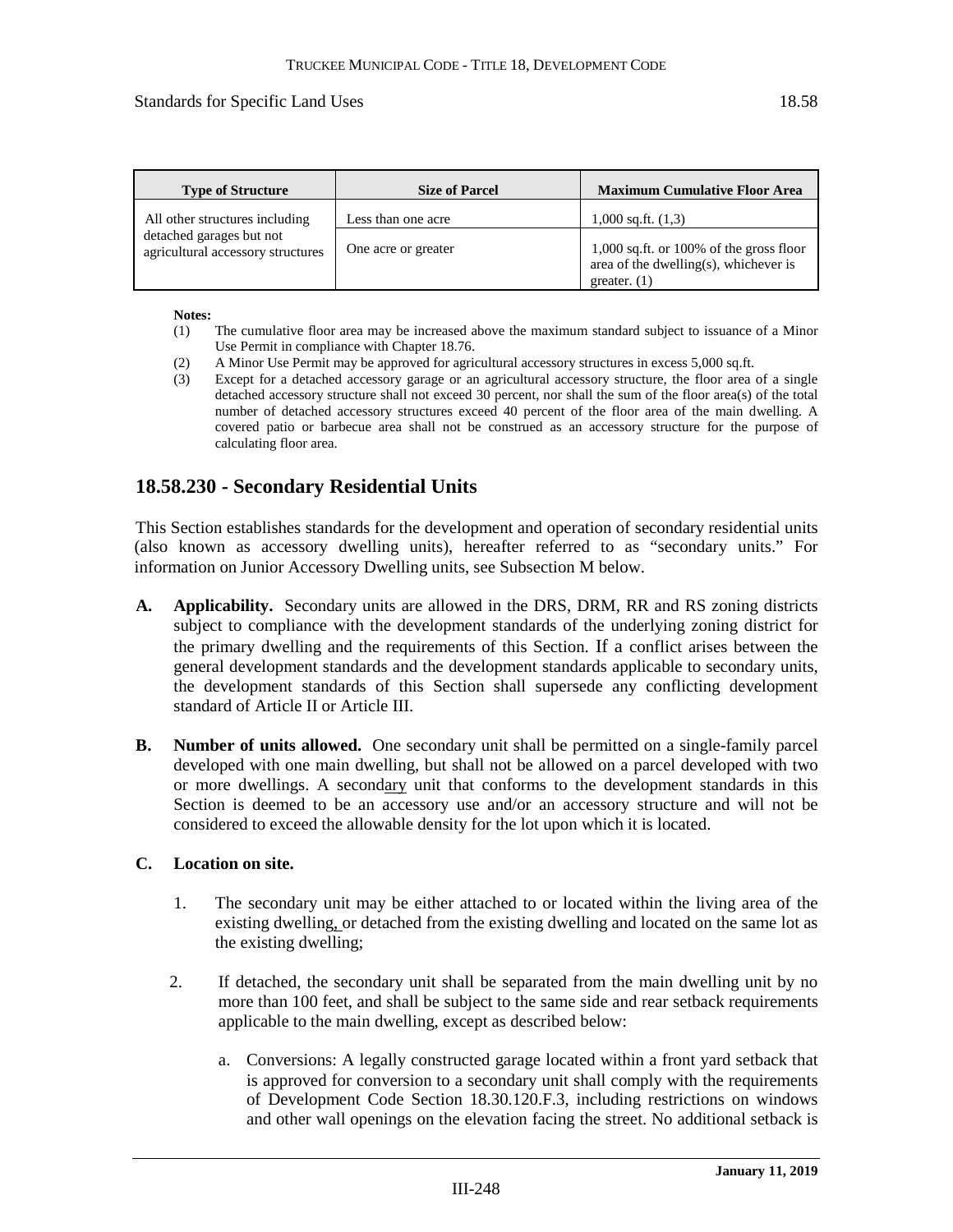required for the conversion of legally constructed garages within a side or rear yard setback.

- b. Additions: A minimum five-foot side or rear yard setback may be approved for a secondary unit that is constructed above or below a legally constructed garage.
- 3. The secondary unit shall be served by the same driveway encroachment as the main dwelling unit. Where the secondary unit is located on a corner lot with access from a street other than providing access for the primary residence, or a property with a road frontage exceeding 150 feet, a second driveway may be approved by the Community Development Director. Prior to approving a second driveway, notice of the Director's intent to approve two driveways shall be issued in conformance with Chapter 18.72 (Zoning Clearance), including the requirement to mail notice of the Director's intent to properties within 500 feet of the project site.
- **D. Floor area limitation.** A secondary unit shall comply with the following floor area requirements.
	- **1. Maximum floor area.** The gross floor area of the secondary unit shall not exceed 50 percent of the existing living area of the primary dwelling (i.e., the interior habitable area of a dwelling unit including basements and attics but not including a garage or any accessory structure), up to a maximum gross floor area of 800 square feet on parcels less than an acre and 1,200 square feet on parcels of an acre or more, whichever is less. A secondary unit shall be allowed at least 500 square feet of gross floor area in all cases.
	- **2. Minimum floor area.** A minimum floor area of 150 square feet is required for all secondary units.
- **E. Manufactured home.** A manufactured or modular unit placed on a permanent foundation may be used as a secondary unit in compliance with this section. A mobile home, recreational vehicle, or other movable habitable space (park model home, tiny home, etc.) that does not comply with the California Building Standards Code shall not be used as a secondary unit.
- **F. Parking.** One on-site parking space shall be provided for a studio or one-bedroom secondary unit and two on-site spaces shall be provided for a secondary unit with two bedrooms or more, in addition to that required for the main dwelling unit, in compliance with Chapter 18.48 (Parking and Loading Standards) , except as described below:
	- **1. Parking exemptions.** On-site parking shall not be required if the secondary unit is located within a half mile of a transit stop or within the Downtown Specific Plan Area General Plan Land Use Designation; the secondary unit is part of an existing primary residence or an existing accessory structure; or a car share vehicle station is located within one block of the secondary unit.
- **G. Replacement parking spaces.** If a garage, carport, or covered parking structure is demolished in conjunction with the construction of a second unit, the minimum required number of on-site parking spaces shall be replaced, but may be provided in any configuration on the same lot as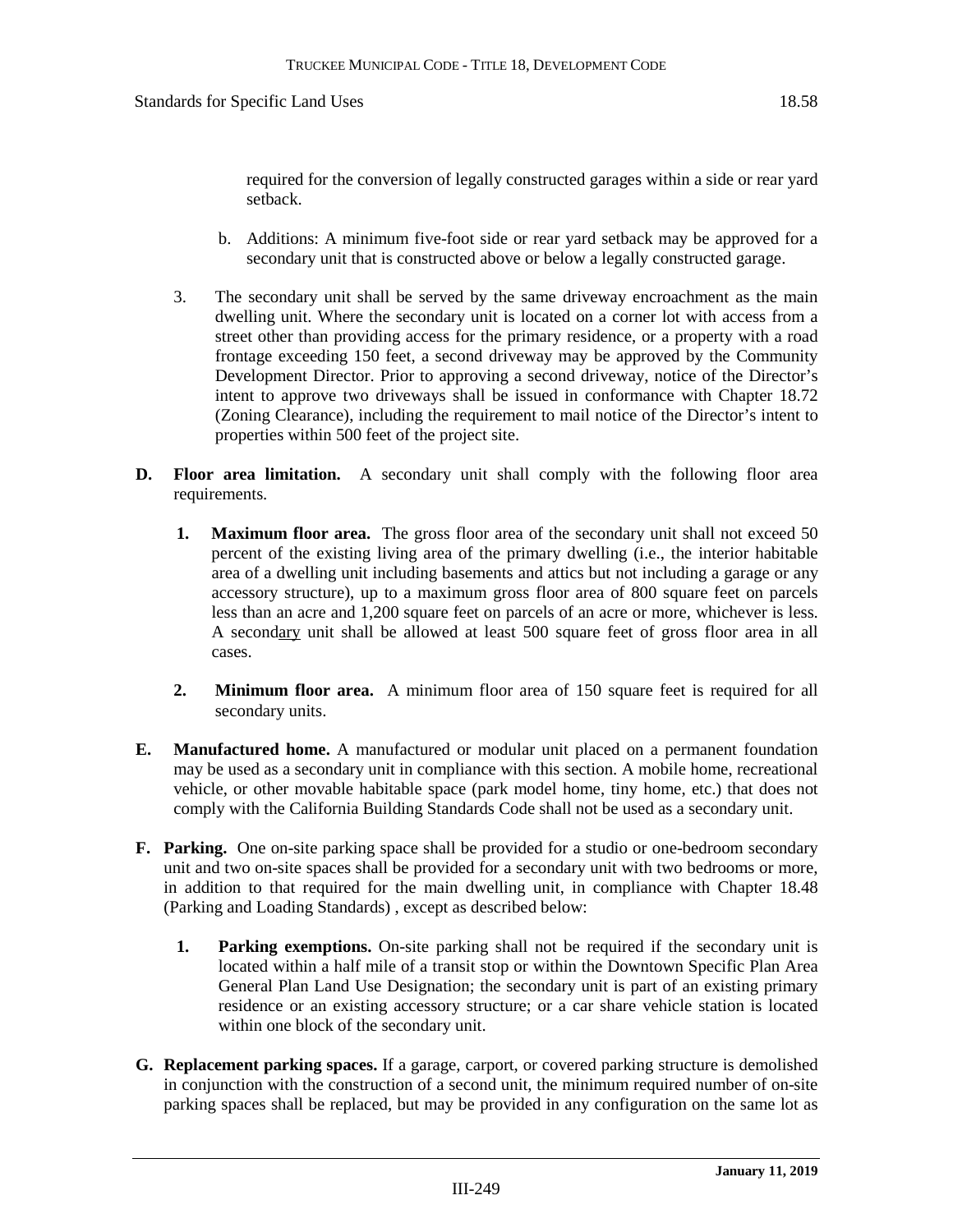the secondary unit, including, but not limited to, as enclosed or covered spaces, uncovered spaces, tandem spaces, or by the use of mechanical automobile parking lifts.

- **H. Water supply and sewage disposal.** All water supply and sewage disposal shall be provided by an established community system or by an on-site system approved by the Nevada County Environmental Health Department. A secondary unit shall not be allowed on a parcel that is served by an on-site septic system and is less than three acres.
- **I. Occupancy and Rental requirements.** On a parcel with a primary dwelling unit and a secondary unit, only one of the units may be rented as a transient rental. There are no occupancy restrictions for long term rentals of 30 days or more on either unit. Both the primary dwelling and the secondary unit may be rented out as long-term rentals; one may be used as the permanent or seasonal residence of the property owner and the other may be rented out to a long-term renter; one may be a long-term rental and the other may be a transient rental; or one may be occupied by the property owner and the other may be a transient rental.
- **J. Sale of unit prohibited.** No secondary unit shall be created for sale or financing through a condominium plan, community apartment plan, housing cooperative, or other subdivision. Sale of a secondary unit independent and/or separate from the main dwelling shall be prohibited.
- **K. California Building Standards Code requirements.** Each secondary unit shall be constructed in compliance with all applicable California Building Standards Code requirements. Second units are not required to provide fire sprinklers if sprinklers are not required for the primary dwelling unit.
- **L. Illegal secondary units.** This Section shall not validate any existing illegal secondary unit. To convert a non-allowed secondary unit to a legal, conforming unit, the standards and requirements for the conversion shall be the same as for a newly proposed secondary unit.

### **M. Junior Accessory Dwelling Units.**

- **1. Applicability.** Junior accessory dwelling units are allowed in the DRS, DRM, RR and RS zoning districts, subject to compliance with the requirements of this Section.
- **2. Number of units allowed.** A maximum of one junior accessory dwelling unit shall be allowed on a single-family parcel developed with one existing main dwelling, but shall not be allowed on a parcel developed with two or more dwelling units.
- **3. Location on site.** A junior accessory dwelling unit shall be located within the existing walls of the single-family residence, and requires the inclusion of an existing bedroom.
- **4. Access.** A separate entrance from the main entrance to the structure, with an interior entry to the main living area, shall be required.
- **5. Floor area limitation.** The gross floor area of the junior accessory dwelling unit shall not exceed 500 square feet, and must be contained entirely within an existing single-family residence.